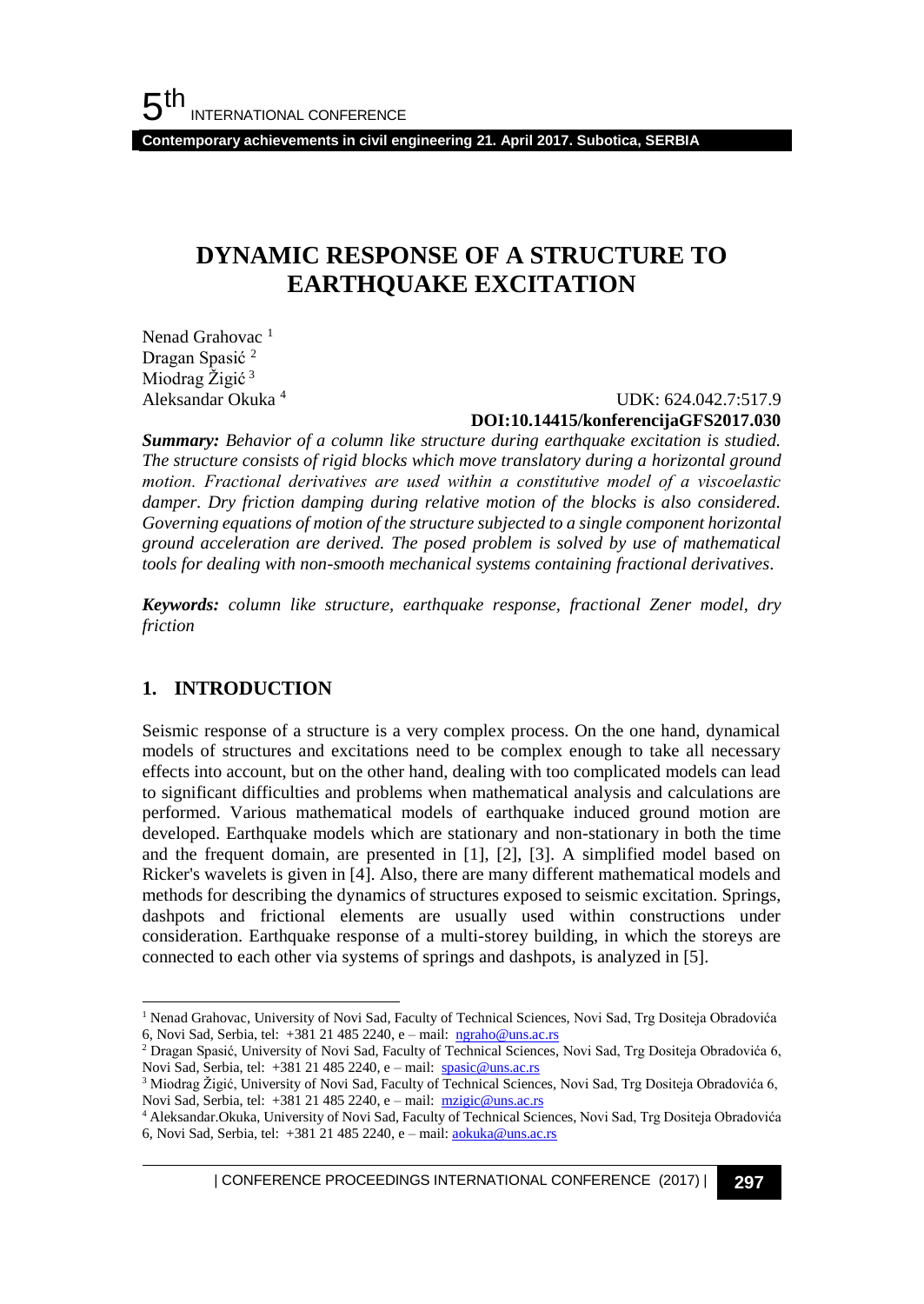# $\mathbf 5$ . међународна конференција **Савремена достигнућа у грађевинарству 21. април 2017. Суботица, СРБИЈА**

Damping system with lumped mass for a longitudinal vibration is studied in [6]. In [7] viscoelastic elements are modelled by the fractional Zener model, while the set-valued Coulomb friction law is used to describe the behavior of a frictional element. In this work we study dynamic response of a column like structure to a horizontal single component ground excitation caused by the real earthquake.

The construction is equipped with a viscoelastic and a friction damper, which both dissipate energy during the relative motion of parts of the structure. A similar problem was treated in [8], where a simplified earthquake excitation was used.

### **2. SYSTEM UNDER CONSIDERATION**

In this paper we analyze seismic response of a structure consisting of two rigid blocks and which is equipped with two types of passive systems for seismic protection. The blocks move translatory in a horizontal direction due to a ground excitation.

The lower block moves together with a foundation, while the upper block of mass *m* slides along the lower one, see Figure 1a. During the relative motion of the blocks, the energy dissipates through both the deformation of the viscoelastic rod and the work done by friction between the blocks.



*Figure 1. a) A column like structure, b) free body diagram*.

The absolute position of the lower block is denoted by *u*, the relative position of the upper block is presented by coordinate *x*, and *l* stands for the length of the rod in undeformed state, see Figure 1b. Normal contact force *N* equals *mg* while the friction force *q* and the force *f* in the viscoelastic rod change during the relative motion of the blocks and need to be calculated.

Governing equations with initial conditions read

$$
m \cdot (u^{(2)} + x^{(2)}) = -f + q,\tag{1}
$$

$$
x(0) = 0, \quad x^{(1)}(0) = 0, \quad f(0) = 0,
$$
 (2)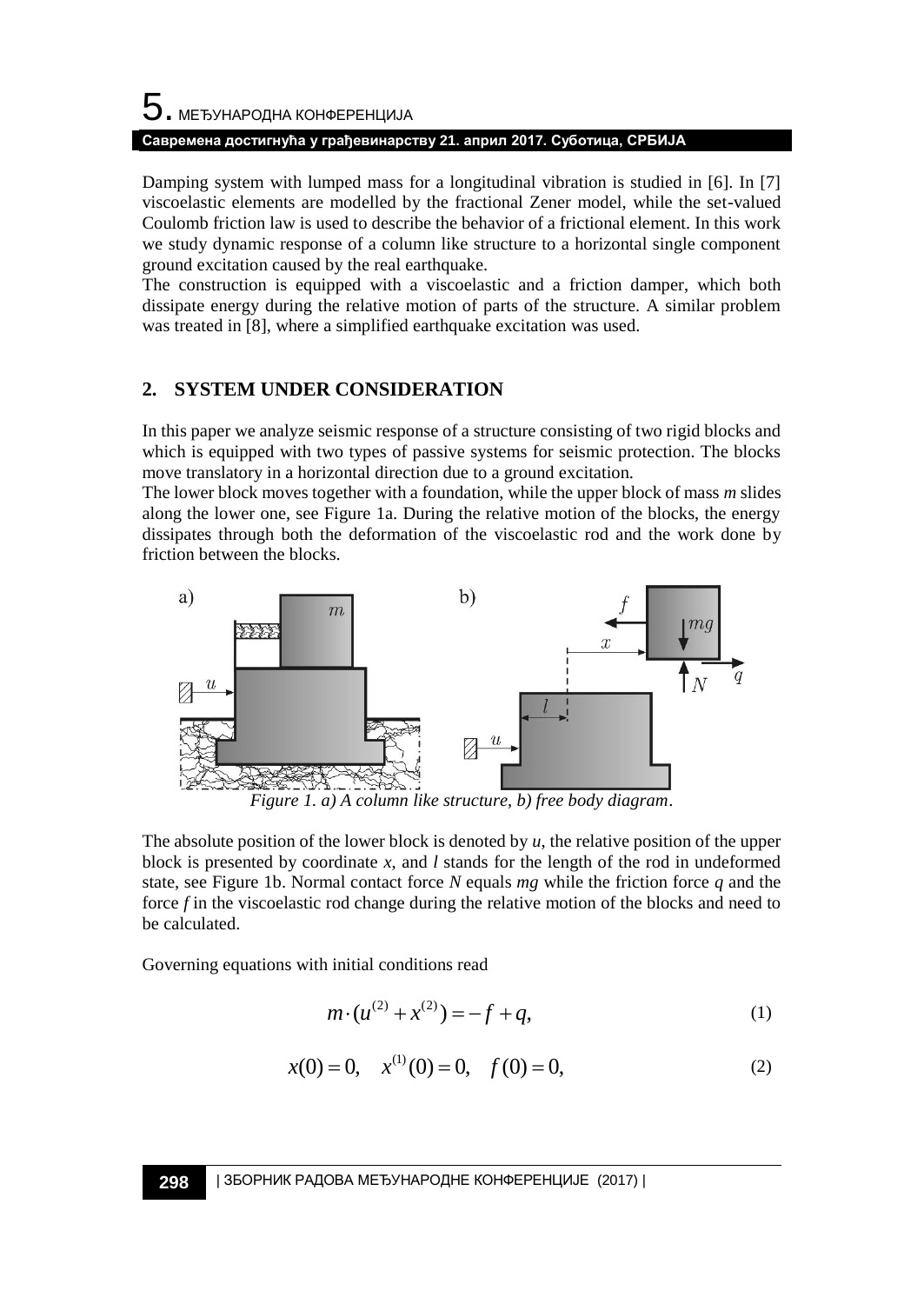#### 5 th INTERNATIONAL CONFERENCE

**Contemporary achievements in civil engineering 21. April 2017. Subotica, SERBIA**

$$
f + \tau_{fa} f^{(\alpha)} = \frac{E_{\alpha} A}{l} (x + \tau_{xa} x^{(\alpha)}),
$$
 (3)

where equations (1) and (3) represent the fundamental axiom of dynamics and constitutive equation of the viscoelastic rod in the form of the fractional Zener model, see [9]. Designation (\*)<sup>( $\alpha$ )</sup> is used to denote the time derivative of order  $\alpha$  of a function (\*), i.e.  $(*)^{(\alpha)} = d^{\alpha}(*)/dt^{\alpha}$ ,  $E_{\alpha}$  stands for the modulus of elasticity, *A* represents the cross sectional area of the rod. Constants  $\tau_f \alpha$  and  $\tau_{x\alpha}$  with dimension [time]<sup> $\alpha$ </sup> and  $E_\alpha$  must satisfy conditions and  $\tau_{x\alpha} > \tau_{f\alpha} > 0$ ,  $E_{\alpha} > 0$ , according to the Clausius-Duhem inequality. In constitutive equation (3) the Riemann-Liouville fractional derivative of the force *f* and the displacement *x* is recognized,  $0 < \alpha < 1$ , see [10]. The friction force *q* is modelled by the setvalued Coulomb friction law

$$
q \in -\mu N \text{Sgn}(x^{(1)}) \tag{4}
$$

where  $\text{Sgn}(z)$  represents the set-valued sign function which is set valued at  $z=0$ , meaning that  $Sgn(z) \in [-1,1]$  for  $z=0$ , see [11]. Similar problem was studied in [8] where a simplified earthquake model by means of Ricker's waves was used. In this paper, for the ground excitation we use real seismic data, recorded in 1940, during El Centro earthquake. The acceleration over time for North-South component is presented in Figure 2 and used for horizontal ground acceleration  $u^{(2)}(t)$  of the column like structure. The data are taken from [12].

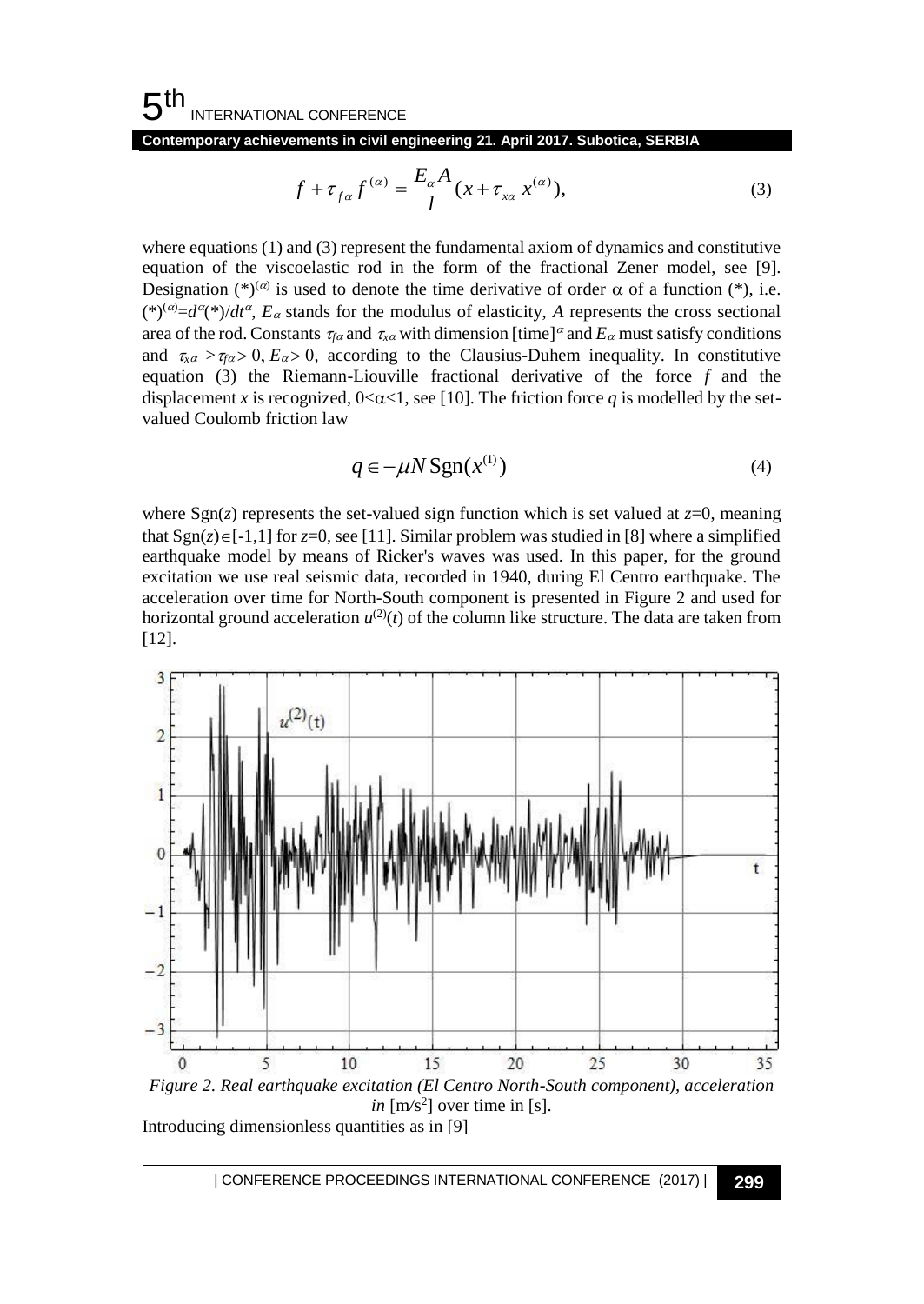**Савремена достигнућа у грађевинарству 21. април 2017. Суботица, СРБИЈА**

$$
\overline{\tau} = t \sqrt{\frac{E_{\alpha}A}{ml}}, \ \overline{x} = \frac{x E_{\alpha}A}{mgl}, \ \overline{u} = \frac{u E_{\alpha}A}{mgl}, \ \overline{p} = \frac{p}{mg}, \ \overline{q} = \frac{q}{mg},
$$
\n
$$
\overline{\tau}_{x\alpha} = \tau_{x\alpha} \left(\frac{E_{\alpha}A}{ml}\right)^{\frac{\alpha}{2}}, \ \overline{\tau}_{p\alpha} = \tau_{p\alpha} \left(\frac{E_{\alpha}A}{ml}\right)^{\frac{\alpha}{2}},
$$
\n(5)

and omitting the bar, the problem is presented in the dimensionless form:  
\n
$$
u^{(2)} + x^{(2)} = -f + q, \quad f + \tau_{fa} f^{(\alpha)} = x + \tau_{xa} x^{(\alpha)},
$$
\n
$$
q \in -\mu \text{Sgn}(x^{(1)})
$$
\n(6)

with dimensionless initial conditions which are of the same form as (2) and with dimensionless ground motion *u*. The aim is to determine the functions  $x(t)$ ,  $f(t)$  and  $q(t)$  for known ground excitation and parameters of the model.

#### **3. THE SOLUTION**

System of equations in non-dimensional form (6) together with the initial conditions of the form (2) represent governing equations of a non-smooth fractional order mechanical system. Such problems were treated in [7], [8] and [13], to mention some of them. Different motion phases are characterized by different sets of differential equations. The solution of the posed problem will be obtained by the numerical procedure suggested in [14], which is used in the similar problem, see [8].

After time dicretization with a time step  $\kappa$ ,  $t=r\kappa$ ,  $(r=0,1,2,...)$ , using the Grünwald-Letnikov definition of fractional derivatives and following the lines of [8] we obtain the fractional derivatives and following the lines of [8] we obta<br>or calculation of functions  $x(t)$  and  $f(t)$  in dicretized time insta<br> $\begin{bmatrix} x(1+\tau & \kappa^{-\alpha}) + \kappa^{-\alpha} \sum_{i=1}^{r} \omega_i (\tau & x - \tau \omega_i f_i) \end{bmatrix}$ .

numerical algorithm for calculation of functions 
$$
x(t)
$$
 and  $f(t)$  in directed time instants  
\n
$$
f_r = \frac{1}{1 + \tau_{fa} \kappa^{-\alpha}} \left\{ x_r \left( 1 + \tau_{xa} \kappa^{-\alpha} \right) + \kappa^{-\alpha} \sum_{j=0}^r \omega_j \left( \tau_{xa} x_{r-j} - \tau_{fa} f_{r-j} \right) \right\},
$$
\n(7)

$$
x_{r+1} = \kappa^2 (-u_r^{(2)} - f_n - \mu) + 2x_r - x_{r-1}, \text{ for } x_r^{(1)} > 0,
$$
\n(8)

$$
x_{r+1} = \kappa \left( u_r - y_n - \mu \right) + 2x_r - x_{r-1}, \text{ for } x_r > 0,
$$
\n
$$
x_{r+1} = \kappa^2 \left( -u_r^{(2)} - f_n + \mu \right) + 2x_r - x_{r-1}, \text{ for } x_r^{(1)} < 0,
$$
\n(9)

where coefficients  $\omega_i$  are calculated by the recurrence relationship

$$
\omega_0 = 1, \ \omega_j = \left(1 - \frac{\gamma + 1}{j}\right)\omega_{j-1}, \ (j = 1, 2, 3, \ldots).
$$
 (10)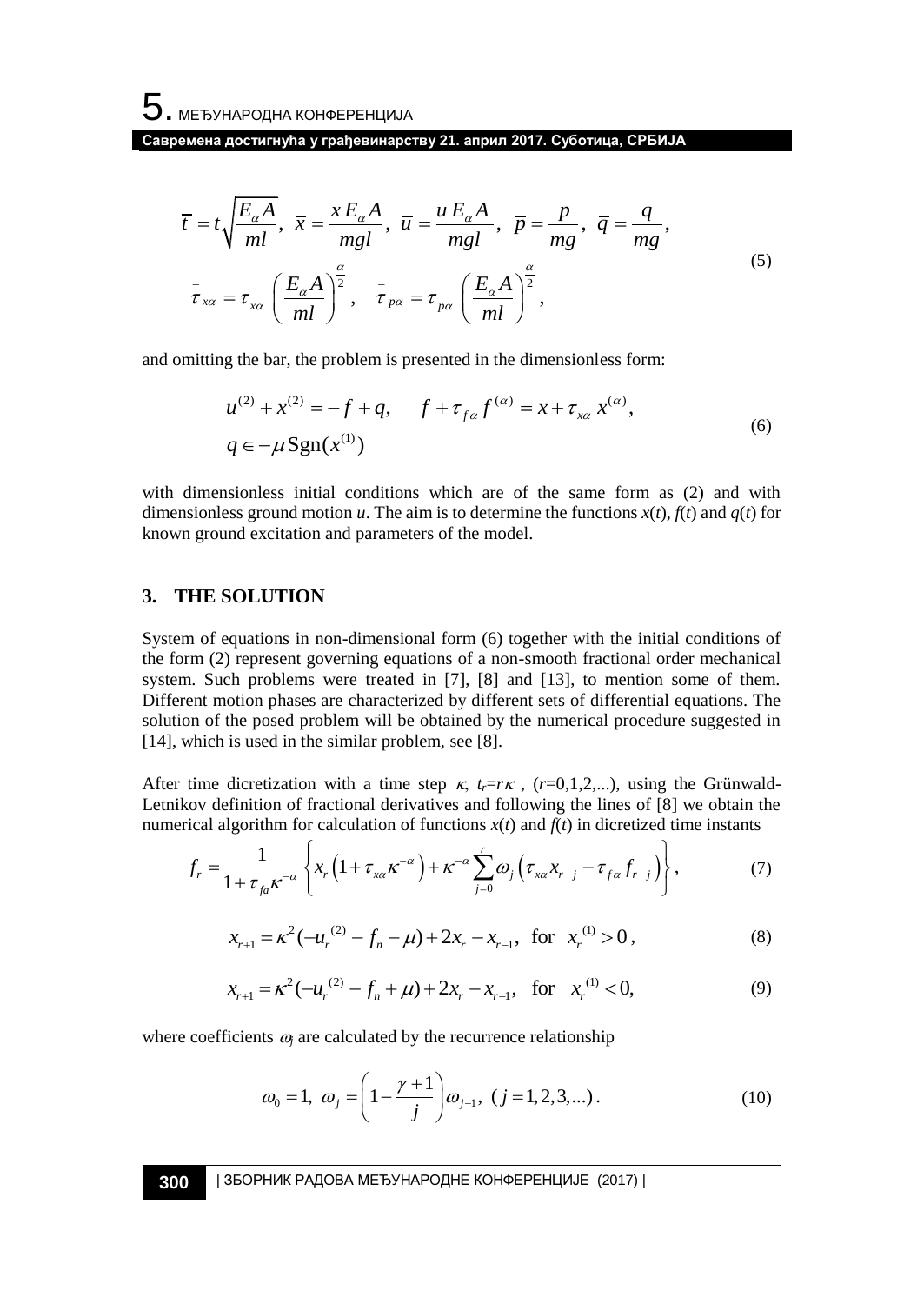#### 5 th INTERNATIONAL CONFERENCE

#### **Contemporary achievements in civil engineering 21. April 2017. Subotica, SERBIA**

During the stick phase, where  $x^{(1)}=0$  and  $x=const.$ , due to the usage of set-valued sign function, the friction force  $q_r$  can be any value from the interval  $[-\mu, \mu]$ . Applying the fundamental axiom of dynamics  $(6)_1$  the friction force within the stick phase is calculated by

$$
q_r = p_r + u_r^{(2)}, \ r > 0.
$$
 (11)

Different motion phases (sliding to the right and left and stick) alternate during the motion of the system according to its dynamics during the earthquake excitation, implying the usage of different sets of equations during each phase. Also, the time step is changed during the calculation procedure every time the new motion phase takes place, see [9]. Changes of ground acceleration direction are rapid and numerous in real excitation, like in Figure 2, which leads to frequent changes of motion phase. Thus, it is suitable to automatize the procedure for calculation of the position of the block, force in the viscoelastic rod and the friction force. A numerical example is presented in the next section.

#### **4. RESULTS**

An example of a dynamic response of the column like structure to the real single component horizontal excitation, by the use of presented numerical algorithm, is shown. The relative position  $x(t)$  of the upper block and the force  $f(t)$  in the viscoelastic rod are presented in Figure 3, where the system parameters are chosen to be:  $\alpha$ =0.23,  $\tau_{\rm xa}$ =1.183,  $\tau_{pa}$  =0.004,  $\mu$ =0.085 and time step  $\kappa$ =0.0005. For the same set of parameters, relative velocity  $x^{(1)}(t)$  of the upper block and the friction force are shown in Figure 4. In this figure we see that the system changes all three motion phases during the earthquake excitation. All results are presented in dimensionless form.

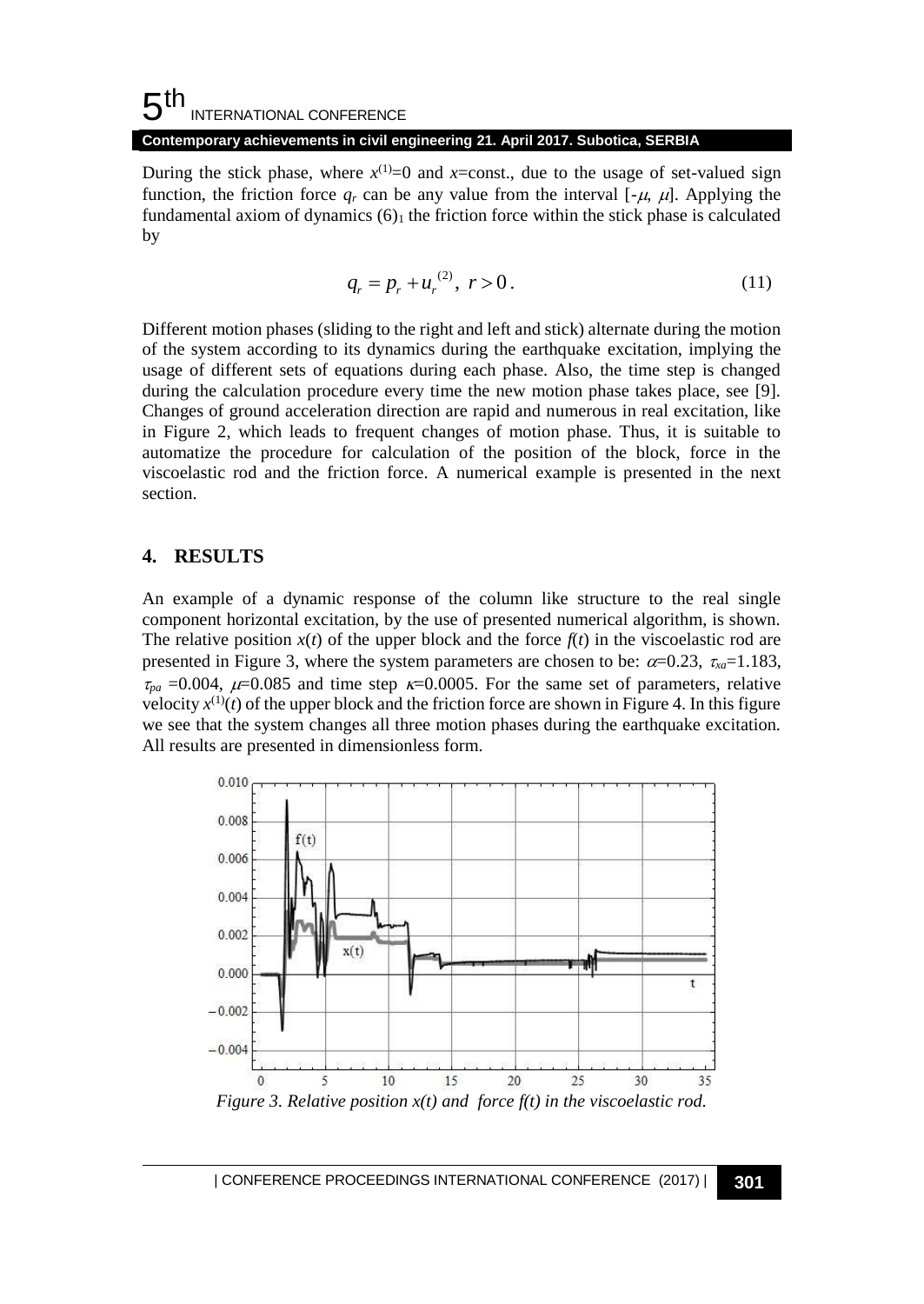# 5. МЕЂУНАРОДНА КОНФЕРЕНЦИЈА **Савремена достигнућа у грађевинарству 21. април 2017. Суботица, СРБИЈА**

The forces  $p(t)$  and  $q(t)$  perform work dissipating the energy during the sliding phases only, i.e. when there exists relative motion between the blocks. In these cases the friction force riches either the upper or the lower limiting value, while  $x^{(1)}(t) \neq 0$ . Within the stick phase, where  $x^{(1)}(t)=0$ , the friction force continually changes its magnitude in the state of a relative equilibrium. Figure 5, in which the relative velocity and the friction force are shown during a shorter time interval  $t \in [0,6]$ , clearly presents these effects.



*Figure 5. Relative velocity*  $x^{(1)}(t)$  and friction force  $q(t)$ , for  $t \in [0,6]$ .

## **5. CONCLUSIONS**

In this paper the seismic response of a column like structure with a viscoelastic and a friction damper is analyzed. One horizontal component of a real seismic excitation was applied. Governing equations, which include fundamental axiom of dynamics and constitutive laws for the viscoelastic and for the friction damper, are derived in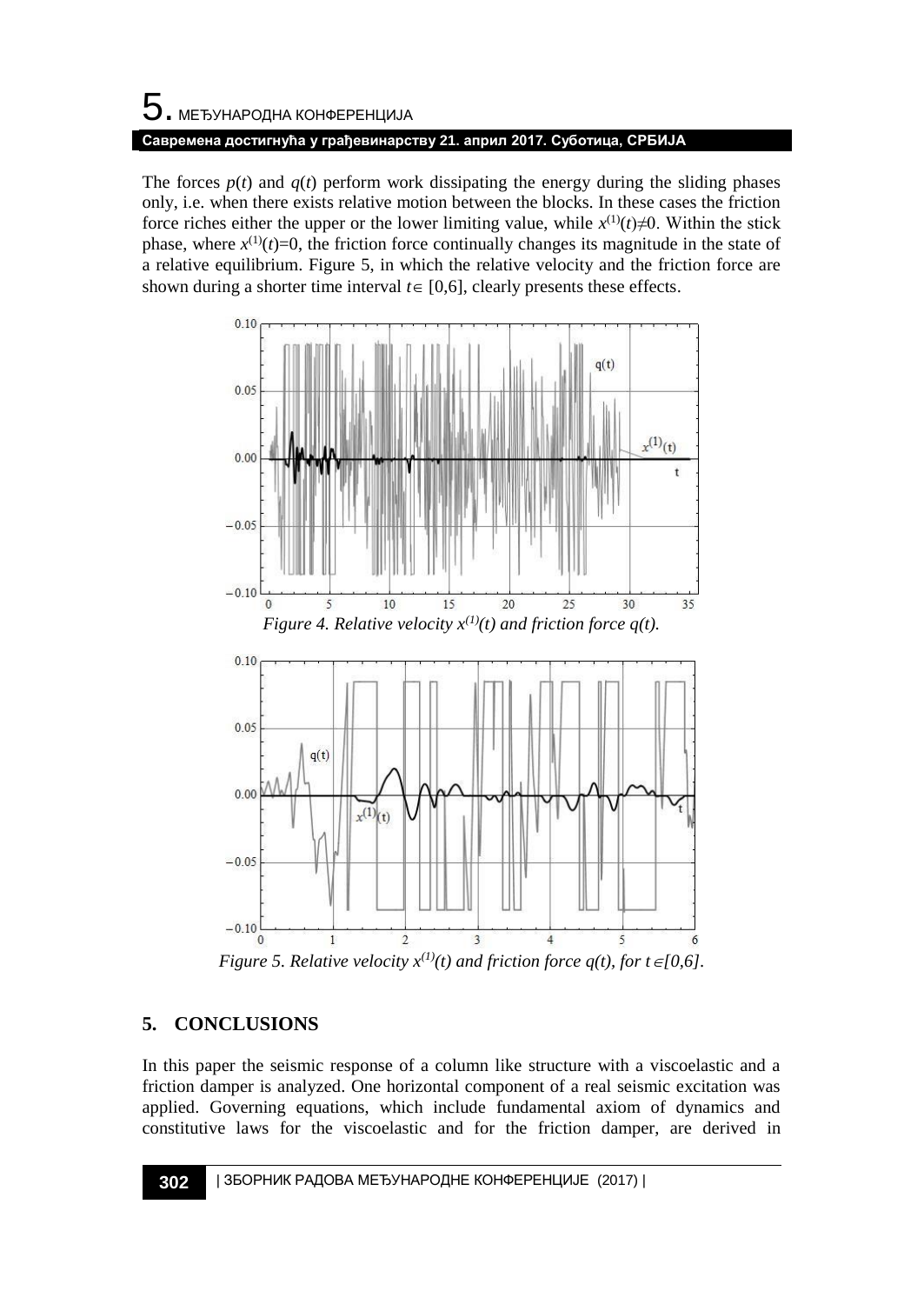#### 5 th INTERNATIONAL CONFERENCE

### **Contemporary achievements in civil engineering 21. April 2017. Subotica, SERBIA**

dimensionless form. According to the initial conditions and the restrictions to the parameters of the viscoelastic model, solutions are obtained using the numerical algorithm (7)-(11). For a chosen set of values of system parameters solutions are obtained and shown in Figures (3)-(5). Changes of the ground acceleration of a real excitation data during time are rapid comparing with not so frequent changes within the simplified earthquake model, see [8]. Thus, the integration step  $\Box$  was chosen to be very small, in order to take into account fast alterations of motion phases.

### **ACKNOWLEDGMENT**

Funding for this work was partially provided by the Faculty of Technical Sciences of the University of Novi Sad, Project No2017-054.

## **REFERENCES**

- [1] Shih, T.Y., Lin, Y.K., Vertical seismic load effect on hysteretic columns. *J. Engrg. Mech. Div., ASCE*, **1982.**, vol. 108, p.p. 242-254.
- [2] Shakib, H., Datta, T.K., Kazimi, S.M.A., Response of torsionally coupled systems to random ground motion. *J. Eur. Earth*, **1991.**, vol. 3, p.p. 16-21.
- [3] Miksat, J., Wen, K.L., Wenzel, F., Sokolv, F., Chen, C.T., Numerical modelling of ground motion in the Taipei Basin: basin and source effects. *Geophysical Journal International*, **2010.**, vol. 183, p.p. 1633-1647.
- [4] Ricker, N.H.: Transient waves in visco-elastic media. Elsevier, Amsterdam, **1977.**
- [5] Bagar, S., Madaan, P., Khajuria, T., A mathematical model for effect of earthquake on high rise buildings of different shapes. *DU Journal of Undergraduate Research and Innovation*, **2016.**, vol. 2, № 1, p.p. 180-188.
- [6] Heo, G., Kim, C., Jeon, S., Lee, C., Seo, S., A study on a MR damping system with lumped mass for a two-span bridge to diminish its earthquake-induced longitudinal vibration. *Soil Dynamics and Earthquake Engineering*, **2017.**, vol. 92, p.p. 312-329.
- [7] Zigic, M., Grahovac, N.: Earthquake response of adjacent structures with viscoelastic and friction dampers. *Theoretical and Applied Mechanics*, **2015.**, vol. 42, № 4, p.p. 277-289.
- [8] Zigic, M., Spasic, D., Okuka, A., Grahovac, N.: Dynamics of a structure with viscoelastic and friction dampers, Proceedings in 4<sup>th</sup> International Conference Contemporary Achievements in Civil Engineering, Subotica, Serbia, **2016.**, p.p. 259-267.
- [9] Zigic M.: *Seismic response of a column like structure with both fractional and dry friction type of dissipation* (in Serbian). Ph.D. thesis, Faculty of Technical Sciences, Novi Sad, Serbia, **2012.**
- [10]Oldham K.B., Spanier J.: *The Fractional Calculus: Theory and Applications of Differentiation and Integration to Arbitrary Order*, Academic Press, New York, **1974.**
- [11]Leine, R.I. and Nijmeijer, H.: *[Dynamics and Bifurcations of Non-Smooth](http://www.springer.com/mathematics/analysis/book/978-3-540-21987-3)  [Mechanical Systems,](http://www.springer.com/mathematics/analysis/book/978-3-540-21987-3)* Springer-Verlag, Berlin, **2004**.
- [12]www.vibrationdata.com